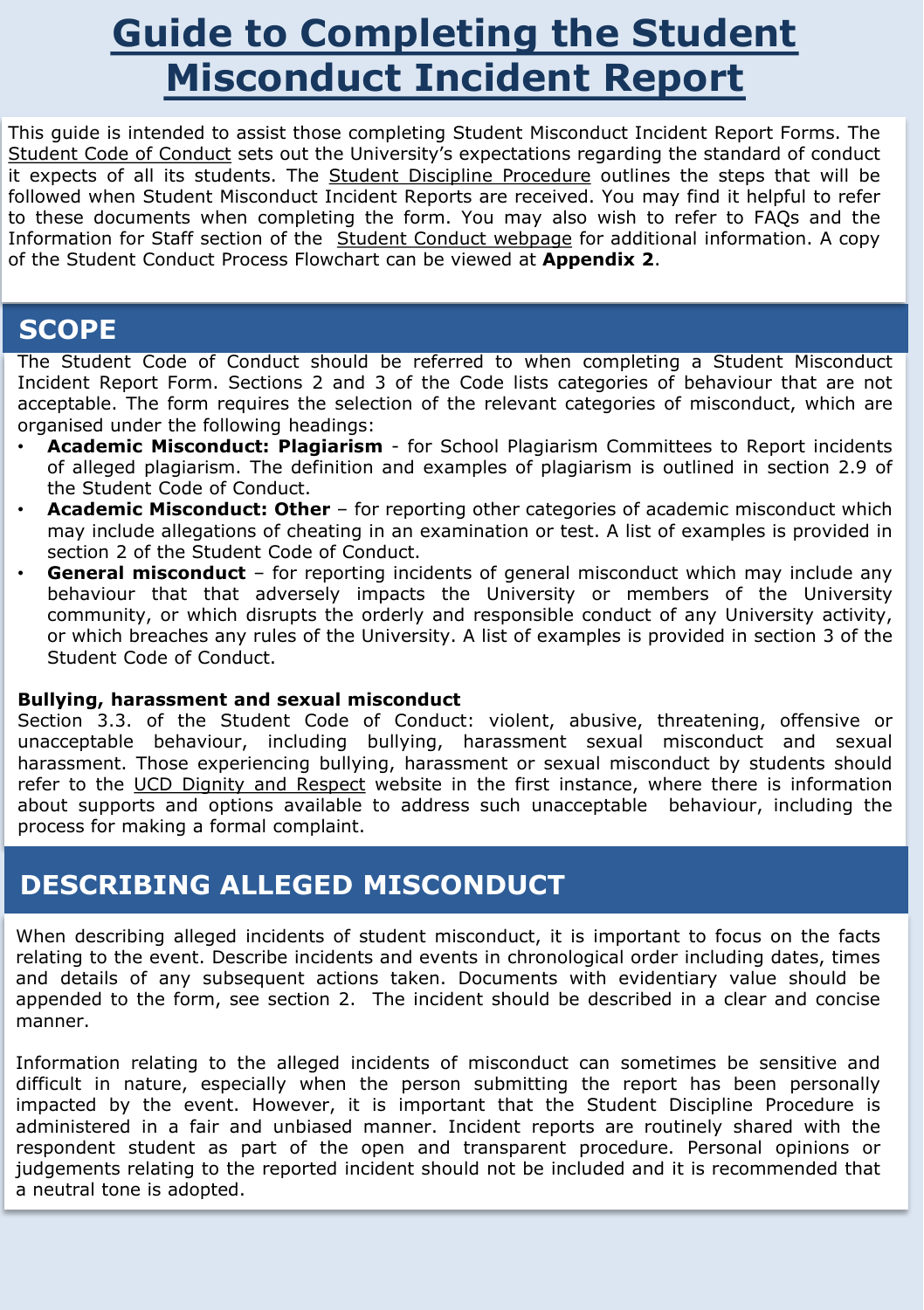#### **SUBMITTING EVIDENCE AND SUPPORTING DOCUMENTS**

Sometimes incidents are complex and include a high volume of supporting documentation, so it is important that any supplementary material and evidence that is submitted with the form is listed in the report with the corresponding material that are numbered and titled accordingly. This helps to ensure that those reviewing the case, such as the Dean of Students and Student Disciplinary Committees can follow the events described and cross reference the submitted evidence easily.

#### **DATA PROTECTION**

When reporting incidents, you should bear in mind the University's obligations under GDPR.

Personal data shared and processed under the Student Discipline Procedure should be minimised to only include the information necessary to effectively administer the procedure. Extraneous personal data should be excluded from the report. This may require the redaction of information in supporting documents to remove data that is not relevant to the case or the personal data of other parties, e.g., the names or images of other students. Where there is more than one student involved in an alleged incident of misconduct, separate reports are required and reference to other students should not include names. For example, the terms such as student 1 and 2, or student A and B could be used. We cannot edit or adjust evidence that has been submitted with incident reports forms, therefore documentation that has not been appropriately redacted may need to be returned for amendment.

A guide to redacting documents has been included in **Appendix 2**. If you have any queries in relation to submitting Student Misconduct Incident Report Forms and GDPR please contact us.

#### **FURTHER GUIDANCE ON THE PROCESS**

Staff of the Student Engagement, Conduct and Complaints and Appeals (SECCA) team are available to advise on the Student Discipline Procedure. Queries or requests for guidance on the process should be directed to [student.conduct@ucd.ie](mailto:student.conduct@ucd.ie) Please note, in providing advice relating to the process we cannot make any judgements or take decisions in relation to specific alleged incidents of misconduct.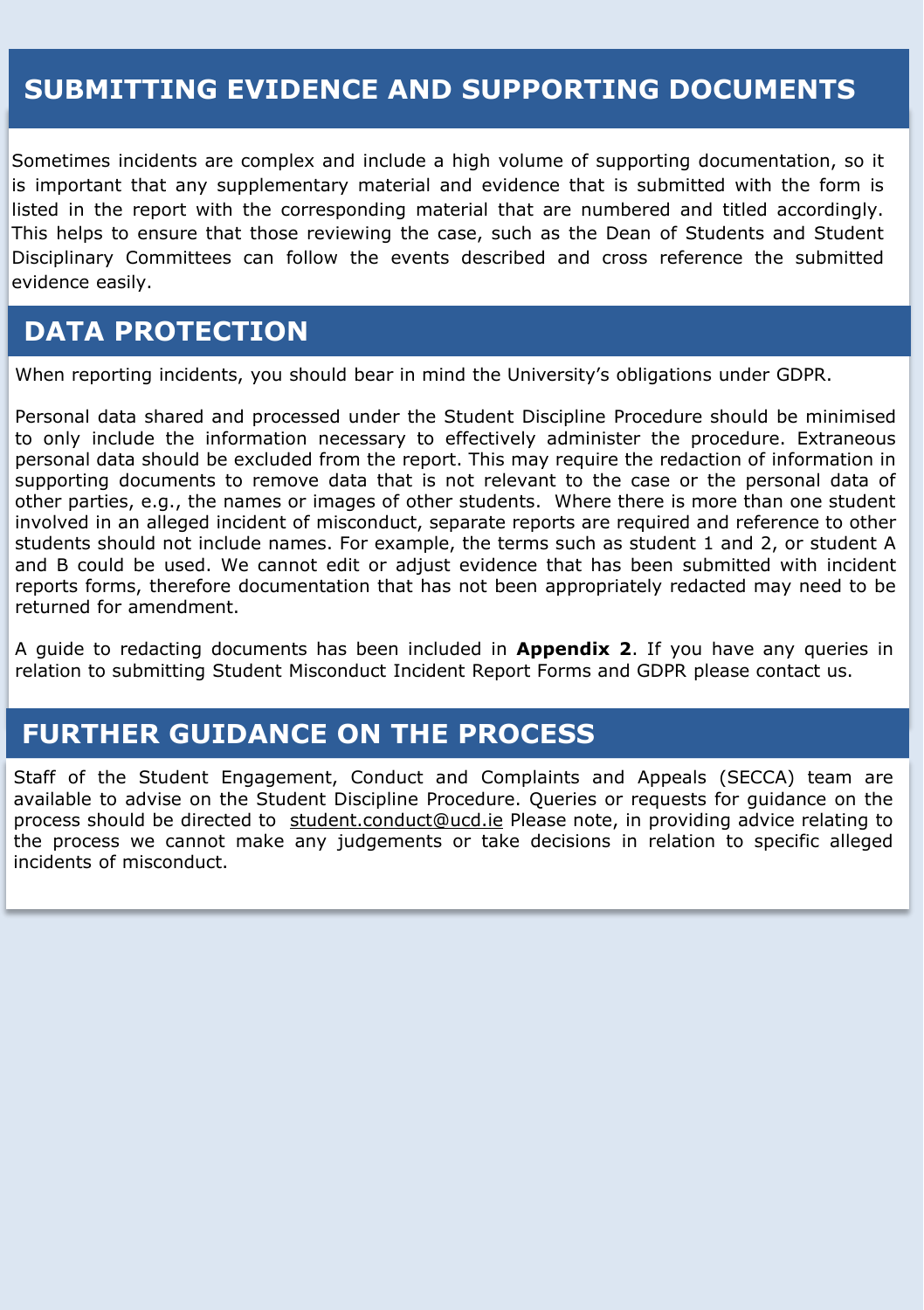#### **Appendix 2**  Guide to redacting documents using Adobe Acrobat Pro 2017

- Open Adobe Acrobat Pro
- Go to File -> Open -> Select Document to be Redacted
- When document opens, select 'Tools' from the toolbar at the top
- Scroll down to the 'Protect and Standardize' section
- Select 'Redact'
- Click on 'Mark for Redaction' from the toolbar at the top
- Select 'Text and Images' from the dropdown menu
- Use the mouse/mousepad to highlight the text for redaction
- Select 'Apply' from the toolbar at the top
- You will receive notification that text will be permanently deleted; click 'ok'
- You will receive the option to remove hidden information; click 'ok'
- Tool will search for hidden information and highlight. Select 'ok'.
- Save document once redaction completed it will default to filename redacted